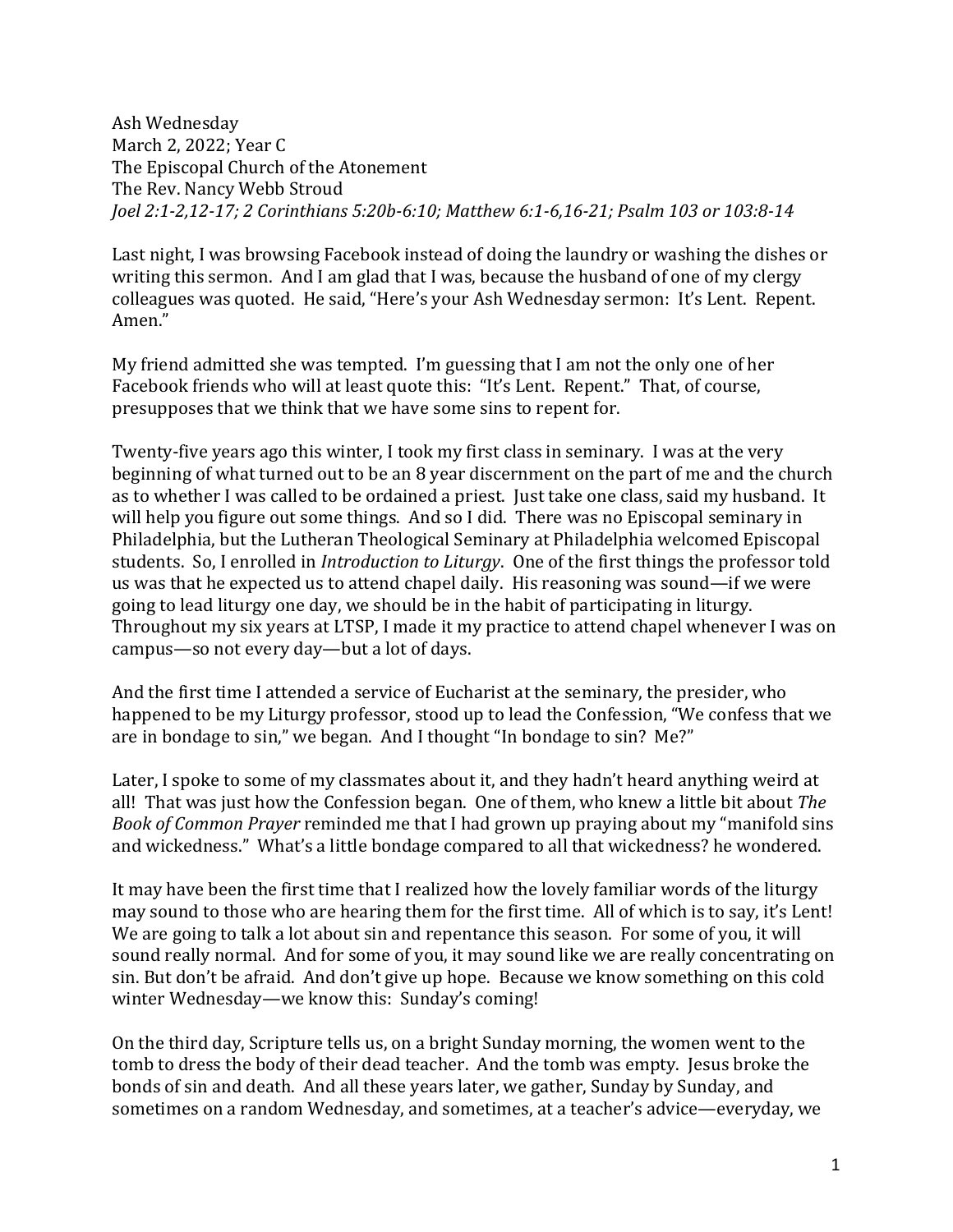gather and confess that we are in bondage to sin—but then we proclaim that Jesus has broken the bonds of sin and death for all time.

All of which makes today a really good day to ask the question, "what is sin?" We are going to talk about it all season, so what is it? *For our sake he made him to be sin who knew no sin.*  That is St. Paul in our second reading today, explaining the reconciling work of Jesus. God sent Jesus to become one of us—*made him to be sin who knew no sin.*

How could there be anything that God does not know about? How could God *NOT* know sin? What is the one thing that God cannot, ever understand? It seems to me that the only thing that God cannot know is this: life without God. That is the definition of sin. Sin is the absence of God. Sin is being apart from God. Sin is not knowing God. And the only way that God could know what it is like to be apart from God's self is for God to become one of us. *For our sake God made Jesus to be sin.*

God is love. All love comes from God. God knows nothing apart from God's love. And, casting about for the very best way to show us that God loves us, God became one of us. And in becoming one of us, God experienced something that each one of us has experienced from time to time. Jesus, the baby, the child, the man—Jesus experienced what it was like to be so far away from God that he could not feel God's love—he could not discern God's presence. *He made him to be sin.*

Now there are lots of reasons for sin like this—there are lots of ways that we can separate ourselves from God's love. Inattention will do it—if we are so distracted by our own selves or others we can forget that everything we have comes from God. Fear can do it too. Anxiety can overwhelm us and make it hard to trust in God's love and care for us. Love of power, or wealth, or intellect can get in our way, too. If we remember and honor the God of everything, then we have to acknowledge that God has the power; God has the glory; God has the knowledge.

But there is something worse, an even worse sin, if anything can be worse than being apart from God: there are ways that we try to separate *others* from God's love. If we make the mistake of thinking that our spiritual lives are made better by following a list of rules, then we can pretty quickly think that those who don't follow our rules don't belong. And then we forget that the goodness of God is inherent in every single one of God's beloved children. Every human person was born in the image and likeness of God. And God found us so lovely and loveable that God became one of us. How dare we try to exclude others from the love that God pours over creation?

We confess that we are in bondage to sin, but Sunday is coming! God did not leave us here on our own. God does not leave us separate and apart from God. God is one of us. And when death came to Jesus, God would not let that human fact keep humanity apart from God. Sunday arrived and the tomb was empty. Once and forever, Jesus broke sinful bondage.